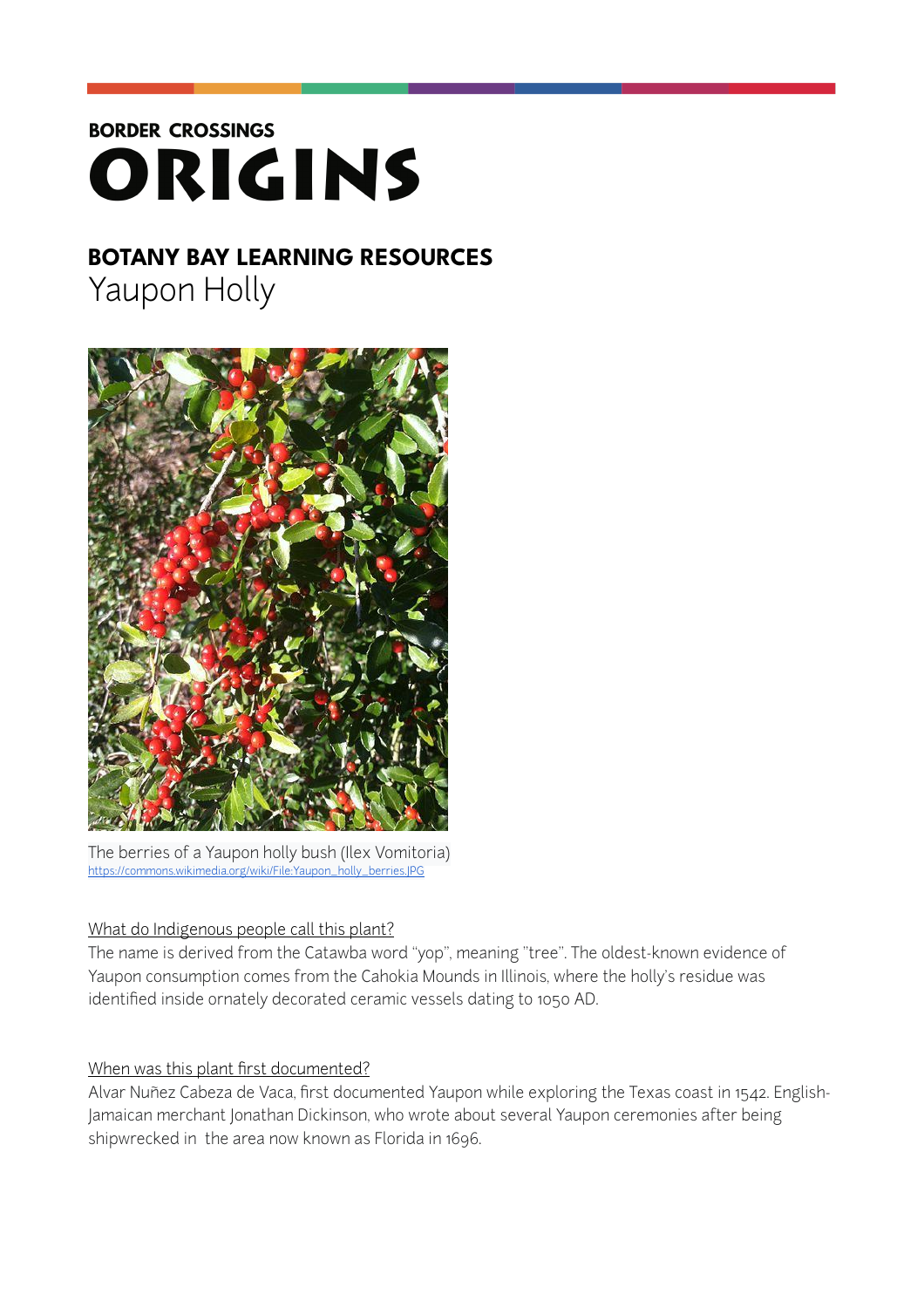#### How many varieties of this plant are known?

There is only one variety of Yaupon holly. However, gardeners have selectively bred many variants for height and size and it is mostly used as an attractive ornamental garden plant.

#### Where and how was the plant originally grown and used?

Yapon holly grows wild in much of Northern America. It was later cultivated but was mostly foraged for. Yaupon tea has traditionally been drunk by the Creek, Timucua, Chitimacha, Choctaw, Chickasaw, Cherokee, Apalachee, Mvskoke and many others. Some of these people call it "the white drink" as it symbolises happiness, social harmony and purity. Additionally, white is the colour of peace and friendship to Southeastern Peoples, and so for them it was called "the white drink", regardless of the colour when it was served.

#### How do Indigenous people relate to this plant?

The Seminole regard it as a tonic for health which helps ward off illness. In Hitchiti the word for the tea is "asi" (meaning "leaves"). The Apalachee of northern Florida call it "Cassina". The Catawba of North Carolina call it "Yaupon", which is the common name of the plant today.

As well as serving as part of social bonding rituals, it is thought that the tea cleanses the soul and serving it is considered an expression of hospitality.

Interestingly, the Spanish who first encountered it called it "the black drink" because of its colour, and this term is used by some Indigenous people too.

# When and how did this plant first come to Britain?

During the 1700s, Yaupon tea was in direct competition with Asian tea and became a major source of income for the Carolina colony. It was sold as Cassina in England and Appalachina in France. The Spanish, Portuguese, Italians, Dutch and Germans all began importing and drinking it.

#### Special properties

Yapon Holly is drought resistant and easy to grow. It contains less caffeine than coffee but does contain theobromine which is also found in dark chocolate and is known to stimulate the please centres of the brain. It is also has anti-inflammatory properties. It is thought to reduce tooth decay, It contains antioxidants which boos the immune system and may offer protection against leukaemia and cancer.

#### Fun facts

The unfortunate naming of the plant by botanist William Aiton in 1789 linked the plant to ritual vomiting and drove away customers. The name 'vomitoria' is the scientific name that comes from Yaupon tea's historical association with purifying rituals where large amounts of tea were drunk and thought to induce vomiting. The tea is perfectly safe to drink and does not cause vomiting (it has no emetic qualities). Eating the berries however, will definitely make you sick.

After the Great Depression and with increased availability of tea and coffee, the gathering of Yaupon leaves and twigs was seen as something only the uneducated poor would do. Because of the stigma